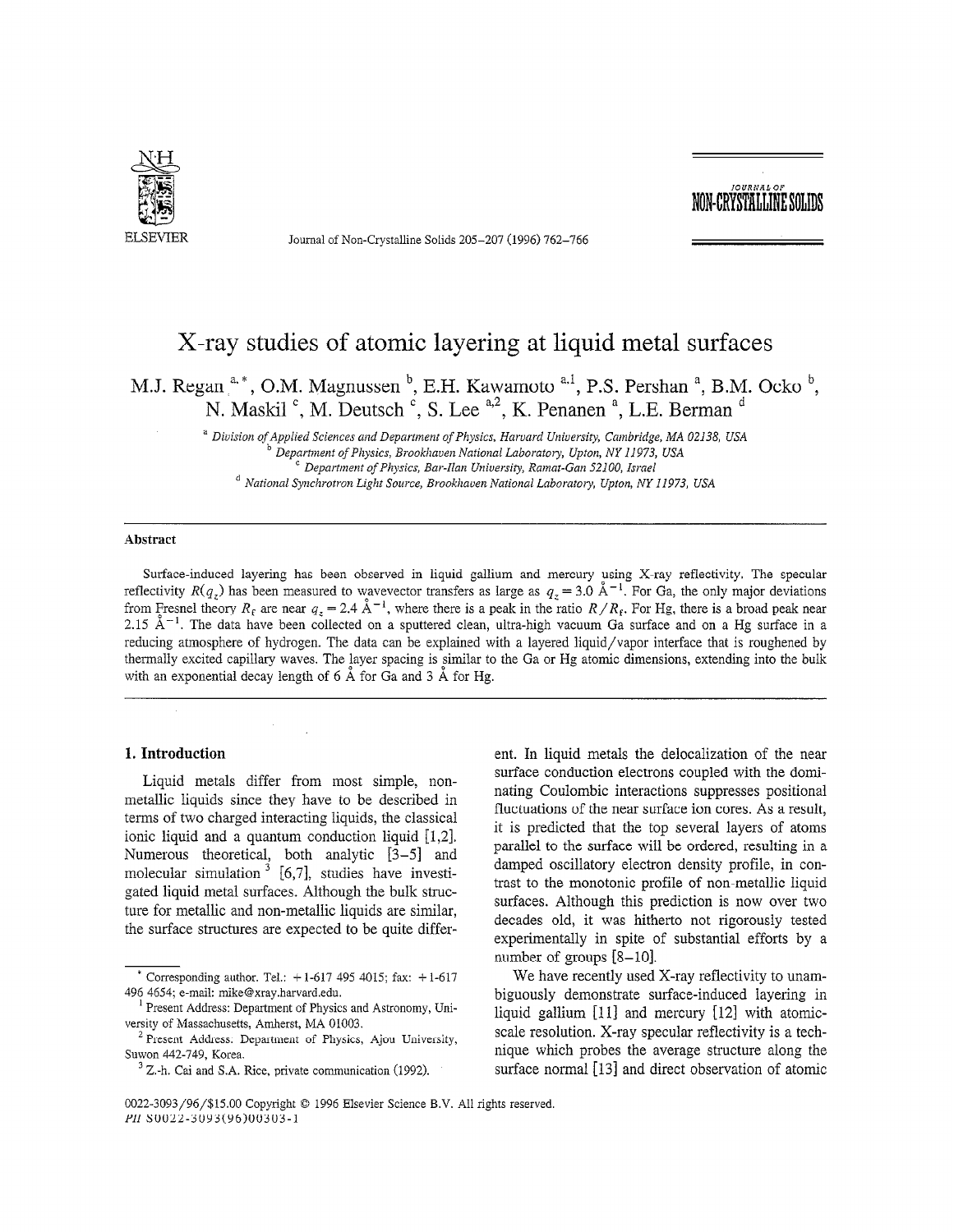layering requires that reflectivity measurements extend to a wavevector transfer  $q_z = 2\pi/d \approx 2.5 \text{ A}^{-1}$ , where  $d$  is of the order of the atomic diameter. The reflectivity at these large  $q<sub>z</sub>$  is weak and mandates the use of a synchrotron source. Previous measurements did not extend past  $q_7 = 0.75 \text{ A}^{-1}$ , and thus could not show unambiguous proof for layering [S-101.

Since it is not clear to what extent variations in bulk properties manifest themselves at the free surface, we have studied two liquid metals, gallium and mercury, which are the most convenient since both are liquid at relatively low temperatures. Gallium exhibits several unique qualities which distinguish it from Hg and most other liquid metals. When compared to Hg, Ga has a smaller atomic diameter, much higher surface tension, an extremely small vapor pressure, an exceptionally large liquid range ( $\sim$ 2000 °C), a smaller supercooling range ( $\sim$  30 °C), and short distance bond orientational correlations [14,15j.

Despite these differences, for both Ga and Hg we observe peaks in the reflectivity which indicate atomic layering with a layer spacing similar to their atomic diameters. There are important differences in the layering, however. First, the peak widths indicate that the exponential decay of layer penetration into the bulk for Ga  $(6 \text{ Å})$  is almost a factor of two greater than that for Hg  $(3 \text{ Å})$ . Second, there are qualitative differences in the small angle X-ray reflectivities that imply differences in the near surface structure. We will begin by reviewing the experimental methods, and then results on bare Ga and Hg surfaces will be presented, with a discussion of ongoing and future experiments.

#### 2. Experimental

X-ray reflectivity experiments were carried out at the National Synchrotron Light Source beam lines X25 with a new liquid surface reflectometer and X223 with the Harvard/Brookhaven liquid reflectometer. For these reflectometers the liquid sample is horizontal and the incident beam is deflected downward using Bragg reflection optics. The reflectivity data were collected on a shallow liquid Ga film  $($  melting point at 29.8%C) supported by a MO supported by a MO supported by a MO supported by a MO supported by a MO supported by a MO supported by a MO supported by a MO supported by a MO supported by a MO supported by  $\frac{1}{2}$  strategies (n  $\frac{1}{2}$  method is necessary in this necessary is necessary in the case of  $\frac{1}{2}$  method. strate. The thin layer ( $\sim 0.2$  mm thick) is necessary<br>for suppression, by viscous drag at the Ga-Mo interface, of mechanically excited surface waves. Samples were prepared at Harvard and frozen in a nitrogen environment, and then transported to the NSLS, melted and placed into a customized UHV chamber where X-ray measurements were made at  $O_2$  partial pressures less than  $10^{-11}$  Torr. Surface oxides that form during transport, when the samples are exposed to air, are removed by sputtering with 2-keV Ar ions. Although contact angles as small as  $\sim 10^{\circ}$  (as judged by eye) were possible, the large surface tension for Ga leads to a curved surface, with the measured radius of curvature at the top of the drop on the order of 300 mm. A detailed analysis of X-ray reflectometry from curved surfaces will be published elsewhere [16].

The measurements on Hg are somewhat simplified due to its relatively small reduction potential. In this case, UHV techniques are not required, and the surface can be kept oxide free by enclosing it in a reducing atmosphere of  $H<sub>2</sub>$  gas. The Hg was placed in a trough enclosed in a  $H_2$ -filled glass chamber. In this trough, the surface curvature is negligible, and the mechanical vibrations were suppressed by mounting the lightweight chamber on an active vibration isolation table.

Since reflectivity to large wavevectors ( $q_z \sim 2.5$ )  $\check{A}^{-1}$ ) must be measured to observe atomic layering, an appreciable background develops that is dominated by diffuse scattering from the bulk pair correlations described by the liquid structure factor  $S(q)$ . In view of the fact that  $S(q)$  peaks at approximately the same wavevector magnitude as the specular reflection, subtraction procedures are employed to isolate the specular reflection [11,12]. Since  $S(q)$  is isotropic while the reflection signal is confined to the line  $q = (0, 0, q<sub>z</sub>)$  (sample normal along z), the obvious method to distinguish the specular reflection from  $S(q)$  is to move the detector off the specular condition by several resolution widths, either in the plane of reflection or normal to it. In either case, the isotropic bulk scattering is essentially unchanged, whereas the reflection strongly depends on the orientation of  $q$ .

#### 3. Reflectivity results

 $\mathbf{F}^{\prime}$  absolute reflectivity  $\mathbf{F}^{\prime}$  shows the absolute reflectivity R(q,) of  $\mathbf{F}$  $\lim_{u \to 0}$  is shown the absolute functivity  $\lim_{u \to 0}$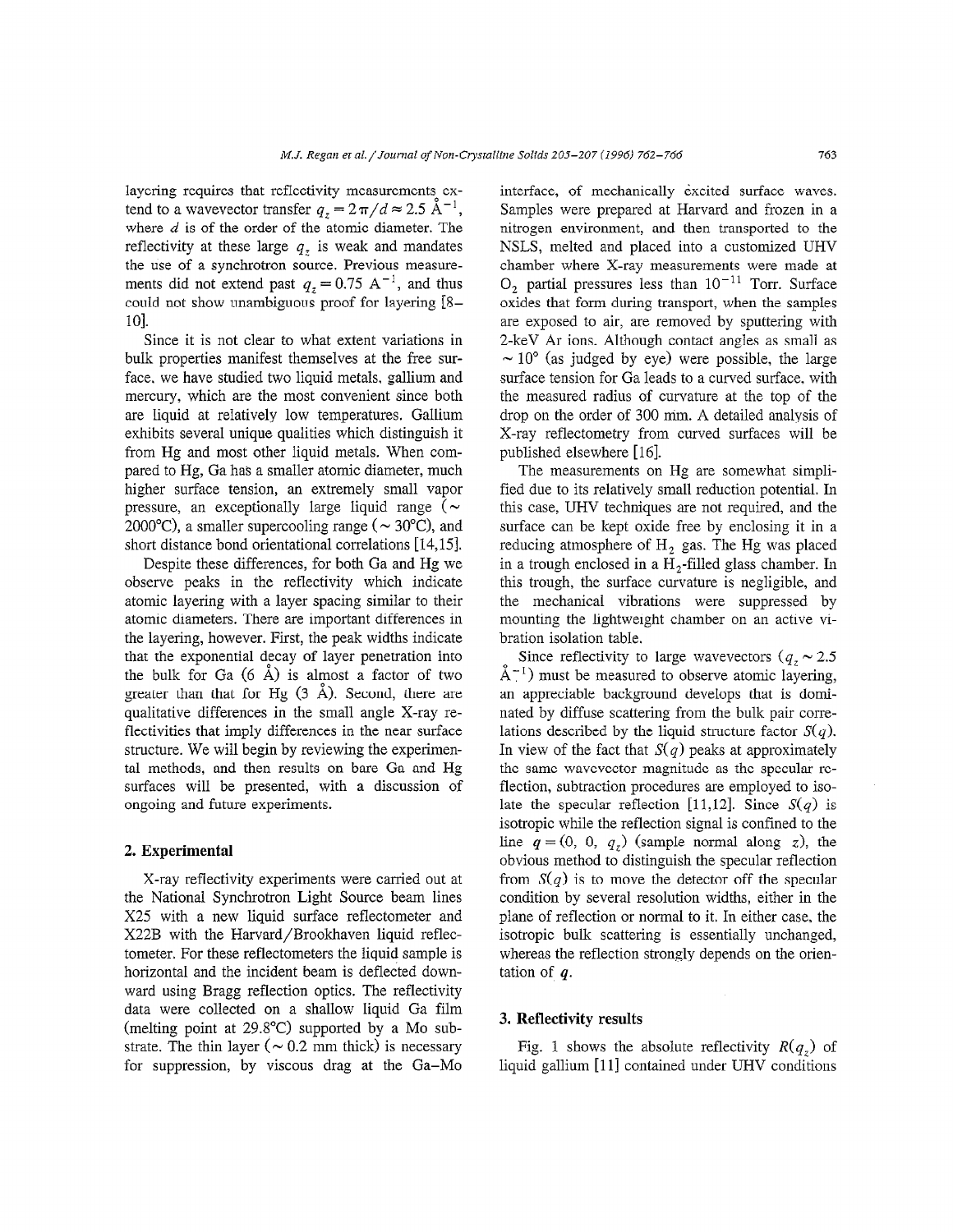

Fig. 1. (a) Measured X-ray reflectivity for liquid Ga. Data marked with an  $\times$  were collected prior to the sample cleaning procedure;  $\blacksquare$  collected during the sputter cleaning procedure;  $\Box$  from the clean surface after the sputter cleaning was completed;  $\bullet$  using the low  $q_r$ , method described in Ref. [8];  $\bigcirc$  are data from Ref. [8]. The Fresnel reflectivity is denoted by a dashed line, and the solid line is the best-fit to the exponentially decaying sine-wave model. The corresponding electron density profile is shown as the inset.

at room temperature. The dashed line is the theoretical reflectivity  $R_f(q_z)$  for a perfectly flat surface, calculated from the Fresnel law of optics. The reflectivity data obtained on the clean Ga show no appreciable deviation from Fresnel theory except for  $q_z$  >  $2.0 \times 1$ , where a well defined maximum is evident near  $q \approx 24$   $\lambda^{-1}$ . This is a clear indication of atomic layering at the surface. The importance of in-situ surface cleaning is demonstrated by comparison of the data collected on oxidized Ga surfaces and then on sputtered clean surfaces as shown in Fig. 1. The marked difference in reflectivity from a dirty surface, which is much less than  $B(x)$  and was not measurable for  $q \times 1$   $\lambda^{-1}$  and then from a clean one, highlights the importance of maintaining a UHV-clean, oxide-free surface for Ga.

When scaled by the Fresnel theory (Fig. 2), the data are of a rather simple form. The ratio  $R(q_z)/R_f(q_z)$  can be generally described by as few as four parameters in real-space that are equivalent to the amplitude, decay length, and spacing of the electron density oscillations into the bulk liquid, and the interfacial roughness. One of the simplest layering profiles that can be constructed is based on an error-function interface (width  $\sigma$  and offset by  $z_0$ ) modulated by an exponentially decaying sine wave:

$$
\frac{\langle \rho(z) \rangle}{\rho_{\infty}} = \text{erf}\left(\frac{z - z_0}{\sigma}\right)
$$

$$
+ \theta(z) A \sin\left(\frac{2\pi z}{d}\right) e^{-z/L}; \qquad (1)
$$

 $\theta(z)$  is the step function, d is the interlayer spacing,  $L$  is the exponential decay length, and  $A$  is the amplitude. A fit to this model is shown in Fig. 1 (solid line), with  $d = 2.56 \pm 0.01$  Å,  $L = 5.8 \pm 0.4$ Å,  $A = 0.20 \pm 0.02$ ,  $\sigma = 0.50 \pm 0.04$  Å and  $z_0 =$  $-0.24 \pm 0.06$  Å. The electron density profile  $\langle \rho(z) \rangle / \rho_{\infty}$  is shown as the inset to Fig. 1. Profiles computed within the errors of the parameters would be indistinguishable in the figure.

For Hg, the results are quite different and indicate fundamental differences in the surface structure (Fig. 2). The Hg reflectivity  $[12]$  falls from close to unity below the critical angle to  $10^{-9}$  at  $q_z \approx 2.8 \text{ Å}^{-1}$ , yet it remains within a factor of two of  $R_f(q_z)$  for



Fig. 2. (a) The normalized reflectivity  $R(q_t)/R_f(q_t)$  for Ga ( $\bullet$ ) and for Hg (0) at room temperature. (b) Corresponding best-fit electron density profiles for Ga and Hg (vertically offset for clarity).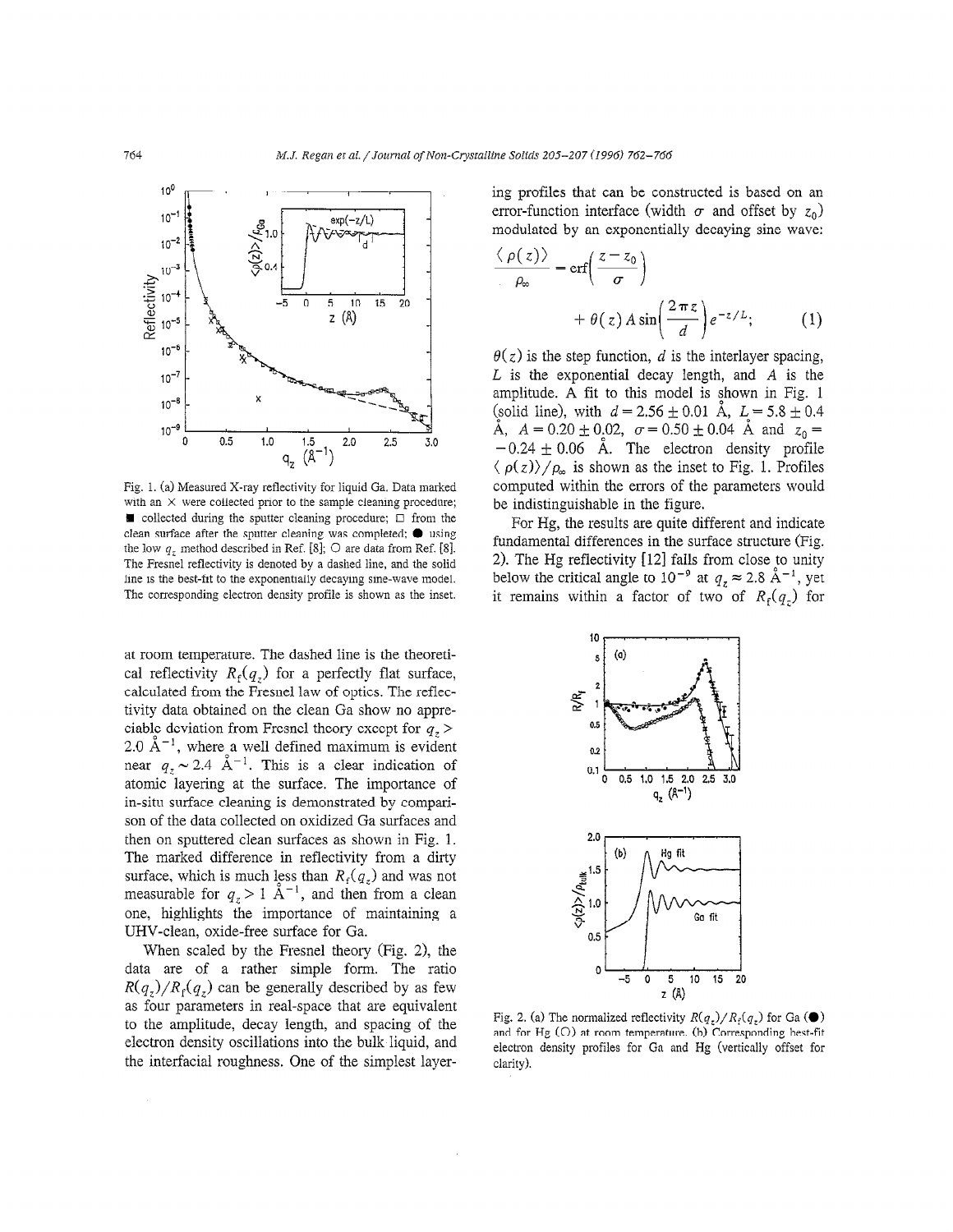$q_z < 2.3 \text{ Å}^{-1}$ . The interesting deviation from Fresnel theory at small  $q<sub>z</sub>$  is an important, reproducible observation that is not seen for Ga and will be discussed in more detail Later. The position of the broad peak at  $q_z = 2.15 \text{ Å}^{-1}$ , smaller than the 2.4  $A^{-1}$  recorded for Ga, is expected for atomic layering since the Hg atomic radius is greater than for Ga. The peak in  $R(q_z)/R_f(q_z)$  is broader for Hg than in Ga and indicates that the surface layering decay length is significantly larger in Ga. The Hg fit, to one of the various density profile models to be discussed below, confirms this expectation, leading to an exponential decay length of only  $3-3.5$   $\mathrm{\AA}^{-1}$ .

It is important to note that although the liquid phase of Hg is stable at room temperature. Ga is only liquid at this temperature as a metastable supercooled phase. Although there is no theoretical prediction that the surface order of the supercooled phase should be different from that of the stable phase, we have recently carried out measurements of the Ga surface between 24 and  $\sim 100^{\circ}$ C (Fig. 3) [16]. The Ga was heated radiatively using a lamp through an



 $f(g, \theta, \alpha)$  and holomometer measured remeating  $f(\frac{q}{2})$ ,  $f(\frac{q}{2})$ for gallium above and below the melting point ( $29.8^{\circ}$ C), and the fits to the model discussed in the text (solid lines). (b) Corresponding best-fit electron density profiles.

accessible viewport of the UHV chamber. The height of the peak at  $q_z \approx 2.4 \text{ Å}^{-1}$ , which is  $R(q_z)/R_f(q_z)$  $\approx$  4 at room temperature, decreases to  $\approx$  1.2 with no appreciable variation in the width of the peak. This indicates that for these changes in temperature the layering decay length is unchanged, but the amplitude of the density variation is clearly reduced with increasing temperature, presumably through increased surface roughness. Quantitative measurements using an internal heater with improved temperature sensing are currently underway.

### 4. Discussion

The simple model of an exponentially decaying sine wave is sufficient to explain the basic features of the atomic layering, but a more sophisticated model is required for Hg to explain the small  $q_z$ behavior. One such model of the liquid vapor interface is a truncated solid in which the root-meansquare (rms) deviations of atoms in each layer is described by a Gaussian whose width increases with increasing distance from the interface [12]. The fits to this model are illustrated in Fig. 2 along with the corresponding density profiles. These fits clearly show that the exponential decay length for Hg is twice as small as for Ga and that the top-most layer rms deviations are less than  $1 \text{ Å}$ , in agreement with those expected from the thermally excited capillary wave model [17,18]. The Ga and Hg interlayer spacings are slightly less than their near neighbor spacing in the bulk liquid, which is expected from the stacking of neighboring layers.

The origin of the dip at  $q_z = 0.6 \text{ Å}^{-1}$  for Hg can be explained in terms of an expanded spacing of the top-most layer, which extends several tenths of an Angstrom into the vapor, and a slightly asymmetric top-most layer density. Similar lattice expansions have been observed at reconstructed solid metal surfaces [19,20]. These deviations are not present on the Ga surface, which in fact is quite sharp at the  $\alpha$  surface, which in fact is quite sharp at the  $\alpha$ surface. This cried hay be

To vapor pressure of rig.<br>To assess the influence of adsorption is a layer-If assess the immedice of adsorption on the layering, we have recently studied self-assembled mono-<br>layer films of thiol molecules (a sulfur terminated